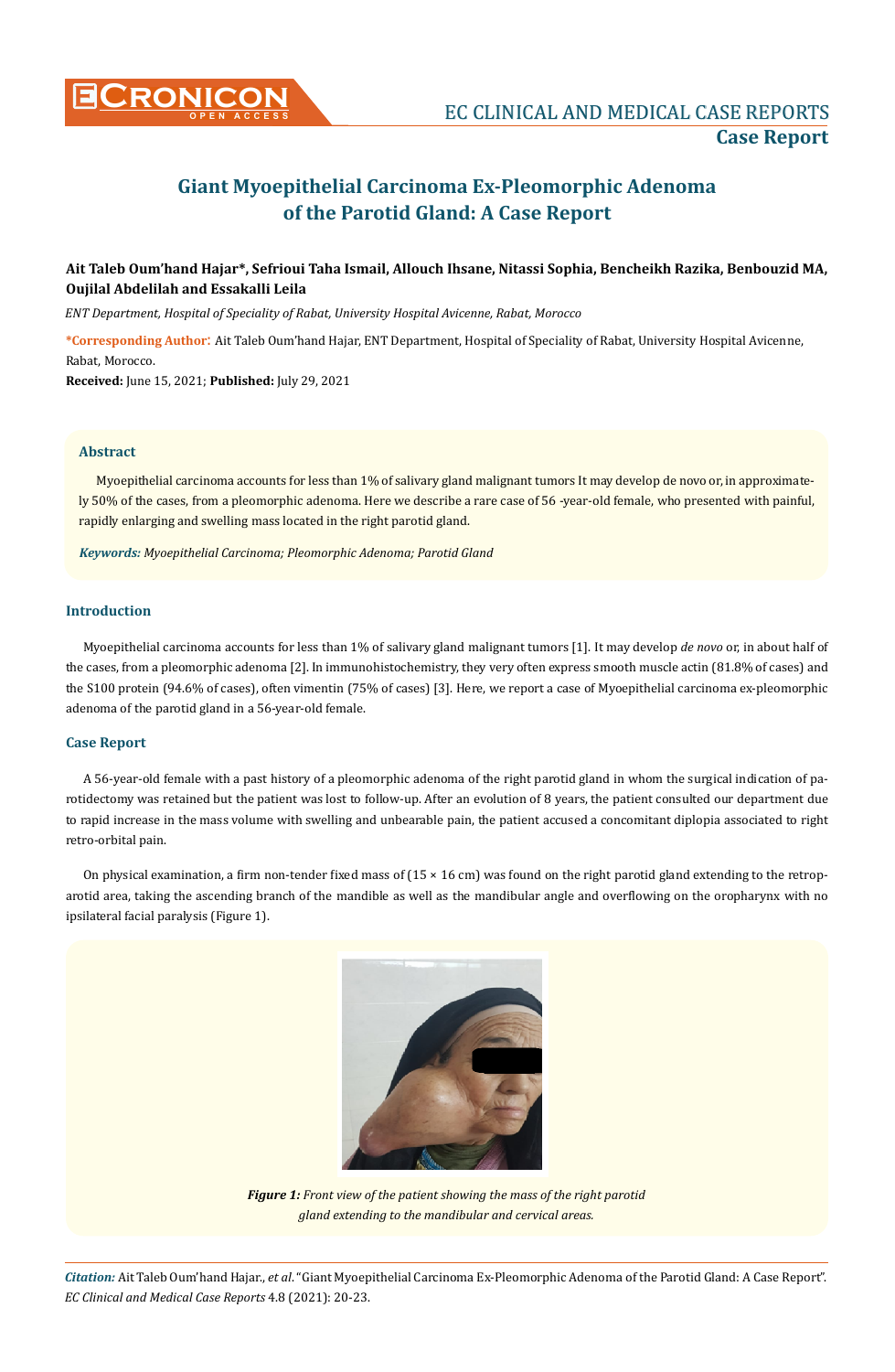A computerized tomography (CT) scan of the head neck was indicative of a heterogeneous, moderately enhancing soft tissue mass of the right parotid gland with important necrosis areas and calcifications (red arrow) with invasion of parapharyngeal space (red star), the oropharynx (blue star) and a repression of vessels which remain permeable (blue arrow). No visible lysis of the ascending branch of the mandible (yellow star) was noticed.

The CT did also confirm an exophthalmia with a retro-orbital process having the same density as the parotid mass and infiltrating the right optic nerve (black arrow) (Figure 2).



*Figure 2: Contrast enhanced axial (a, b, c) and coronal (d, e) soft tissue window CT showing the mass involving the right parotid gland with an infiltration of parapharyngeal space and an extension to the retro-orbital space.*

Owing to the requirement for obtaining a histopathological diagnosis, incisional biopsy was performed under local anesthesia. Histopathological examination showed a poorly differentiated tumor process requiring phenotyping immunostaining to support the diagnosis. The immunohistochemistry showed in tumor cells, positive CK7, positive CK19. At the level of a tumor contingent a positive P63, positive PS100 and positive AML. Were found also in tumor cells positive EMA and positive ACE. On the basis of these findings, a final diagnosis of carcinoma ex-pleomorphic adenoma of the parotid gland was established (Figure 3).



*Figure 3: Proliferation of cells with ovoid/elongated nuclei, with existence of figures of mitosis hematoxylin eosin x400 (A) spindle-shaped tumor cells express p63, in favor of the myoepithelial origin of the proliferation (B).*

*Citation:* Ait Taleb Oum'hand Hajar., *et al*. "Giant Myoepithelial Carcinoma Ex-Pleomorphic Adenoma of the Parotid Gland: A Case Report". *EC Clinical and Medical Case Reports* 4.8 (2021): 20-23.

21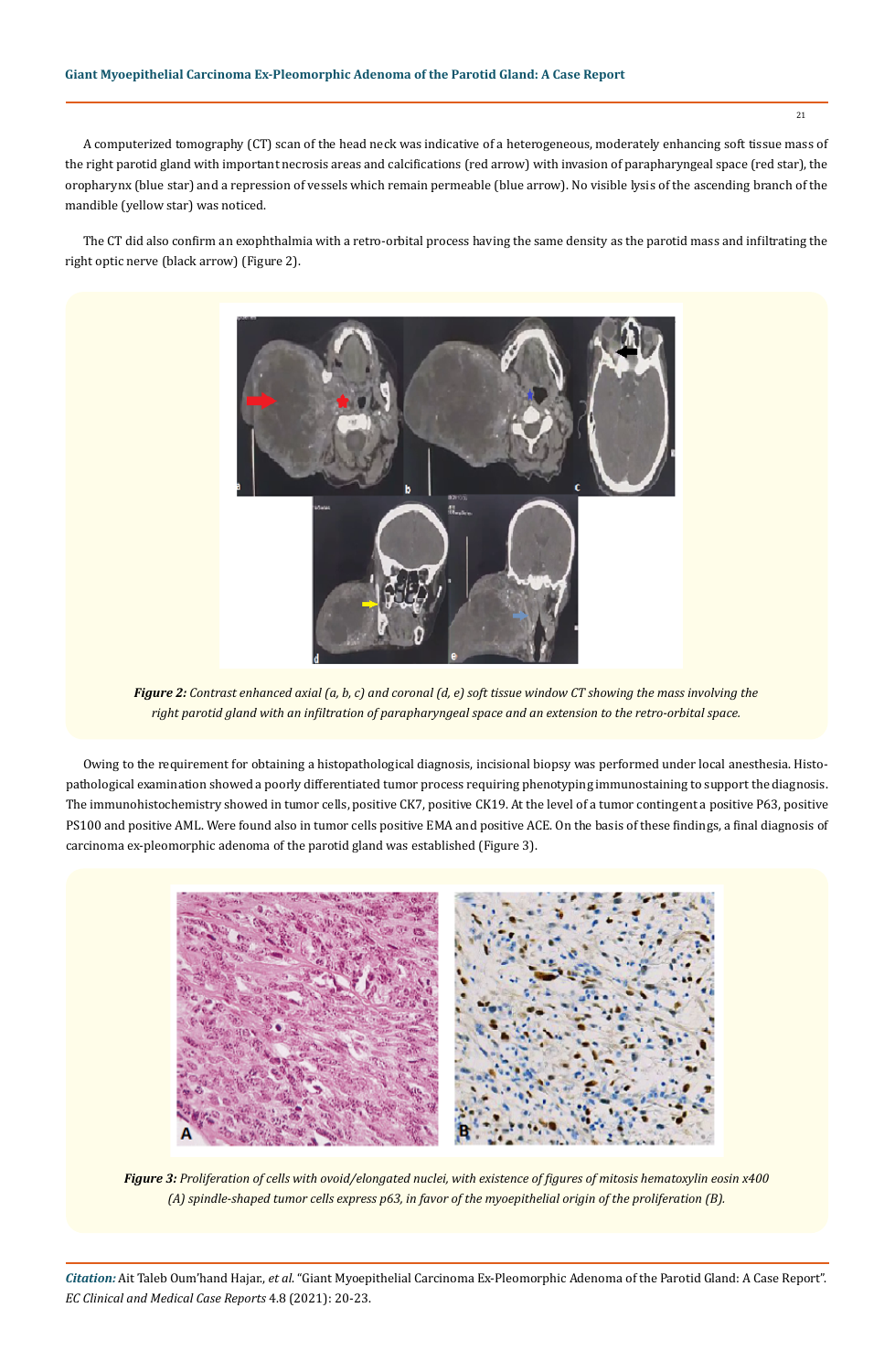It was decided to complete with a brain and orbital MRI in order to assess the process which is infiltrating the right optic nerve and responsible of exophthalmia. Being claustrophobic, in addition to the difficulty in lying down for a long time, the MRI was stopped several times and subsequently refused by the patient which refused also any surgical procedure and left our establishment against medical advice.

### **Discussion**

Myoepithelial carcinoma accounts for less than 1% of salivary gland malignant tumors. It may develop *de novo* or, in approximately 50% of the cases, from a pleomorphic adenoma [1].

The pleomorphic adenoma is the most common tumor salivary glands. Although benign, she presents a potential for recurrence and malignant transformation [2].

The once widely used term malignant mixed tumor, groups together three types:

- Carcinoma ex-pleomorphic adenoma.
- Carcinosarcoma or true mixed malignant tumor.
- The metastasizing pleomorphic adenoma [3].

The carcinoma ex-adenoma pleomorphic is the most common.

Its frequency is variable according to the series. It represents approximately 12% of malignant salivary gland tumors and occur develops in about 6% of pleomorphic adenomas [4].

By reviewing a series of 518 epithelial tumors of the salivary glands among which 282 pleomorphic adenomas, found 48 carcinomas ex-pleomorphic adenomas mainly classified as undifferentiated carcinomas or adenocarcinomas, but no cases of myoepithelial carcinoma has been reported in this series.

Lewis., *et al*. reported 73 carcinomas pleomorphic ex-adenomas among which, only two myoepithelial carcinomas. We believe that myoepithelial carcinoma is certainly rare but many cases reported, in particular in old series, of carcinomas undifferentiated or sarcomatoid carcinoma could correspond to myoepithelial carcinomas [5].

Clinically, this tumor manifests as a slowly growing, painless mass. The radiological appearance of this tumor is variable, which can rarely be cystic, like the right parotid localization in our case, or solid, like the left parotid localization in our case [3].

On histopathological examination, the main characteristic of this tumor is the presence of dual composition. On the one hand, there is myoepithelial cells, organized in spans or lobules and characterized by a clear cytoplasm dyed purple by PAS staining and an irregular large nucleus. However, the positivity of PAS is not specific to CEM since it is also observed in acinar carcinoma, in which there is no myoepithelial contingent. In immunohistochemistry, they very often express smooth muscle actin (81.8% of cases) and the S100 protein (94.6% of cases), often vimentin (75% of cases) and, to a variable extent, GFAP (40, 0% of cases) [6]. On the other hand, it is associated with an epithelial part, sometimes very minor, organized in tubes or rows, the cells of which have a smaller and more regular nucleus, without atypia and an acidophilic cytoplasm. Mitoses are rare. These luminal epithelial cells consistently express cytokeratin (pancytokeratin KL1, cytokeratin 7), EMA, and CEA. Clear myoepithelial cells organize around acidophilic cells, together forming nodules well bounded by hyaline fibrosis. Finally, this tumor shows areas of focal infiltration and/or perinervous sheaths on the periphery [7].

*Citation:* Ait Taleb Oum'hand Hajar., *et al*. "Giant Myoepithelial Carcinoma Ex-Pleomorphic Adenoma of the Parotid Gland: A Case Report". *EC Clinical and Medical Case Reports* 4.8 (2021): 20-23.

22